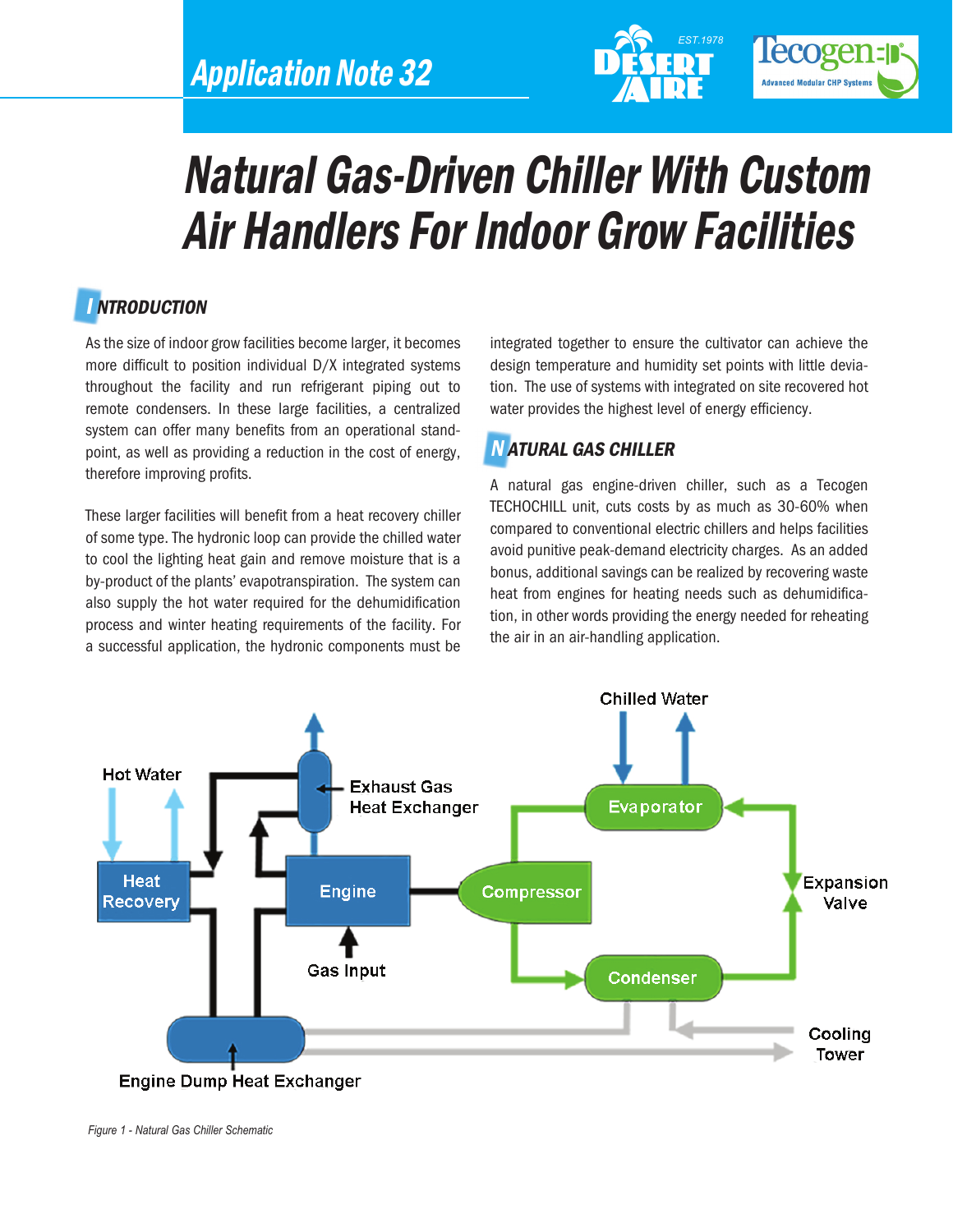The true power of this technology is most evident in the summer-time, when electricity rates are at their highest—often incurring peak usage charges for traditional electric chillers—but when natural gas pricing is "off peak" and especially affordable.

Other benefits include:

- Eliminate or reduce significantly the need for costly electrical infrastructure upgrades
- Free high-grade waste heat available anytime the chiller is operational for reheat
- Chillers will continue running on minimal electric power in case of electric blackout, reducing the size of the required back-up generation equipment.
- High energy efficiencies qualify for utility incentives and tax credits
- Modular and compact design eases installation Since:
	- •No oversized pumps or cooling towers are required
	- •These chillers can fit into the same tight mechanical room spaces that electric chillers do

The natural gas chiller has several main components:

- The gas engine is the core to create the power to operate the chiller's compressor and the free hot water source.
- The chiller to create the cold water is part of a refrigeration loop.
- A heat recovery loop captures the waste heat from the engine and transfers this to the hot water loop or what is not used out to the outdoors via cooling tower.



The air handler, such as Desert Aire's GreenAire™ dehumidification system, must be able to simultaneously control the temperature and humidity in a cultivation room to tight standards in order to maximize the yield for the grower. By controlling both together, the air handler can maintain the exact vapor pressure deficit (VPD) that is being targeted for the crop being grown.

Most fan coil units are for comfort cooling applications and do not have the sophisticated controls necessary for tight temperature and humidity control. A specially designed air handler must be employed to change the water flow rate, water temperature, and air speed to adjust to the ever changing demands as the crop grows.

Since most of these larger facilities require more than one air handler for redundancy and control, they must also link together on a control loop to act as one system.

The air handling system like GreenAire™ will provide the following functions for the indoor grow facility:

- Dehumidification
- Cooling
- Heating (with energy recovery)
- Air Filtration (including High MERV options)
- CO<sub>2</sub> control (optional)



#### **Facility Energy Use with Natural Gas Chiller**



*Figure 2 - Facility Energy Usage Comparison*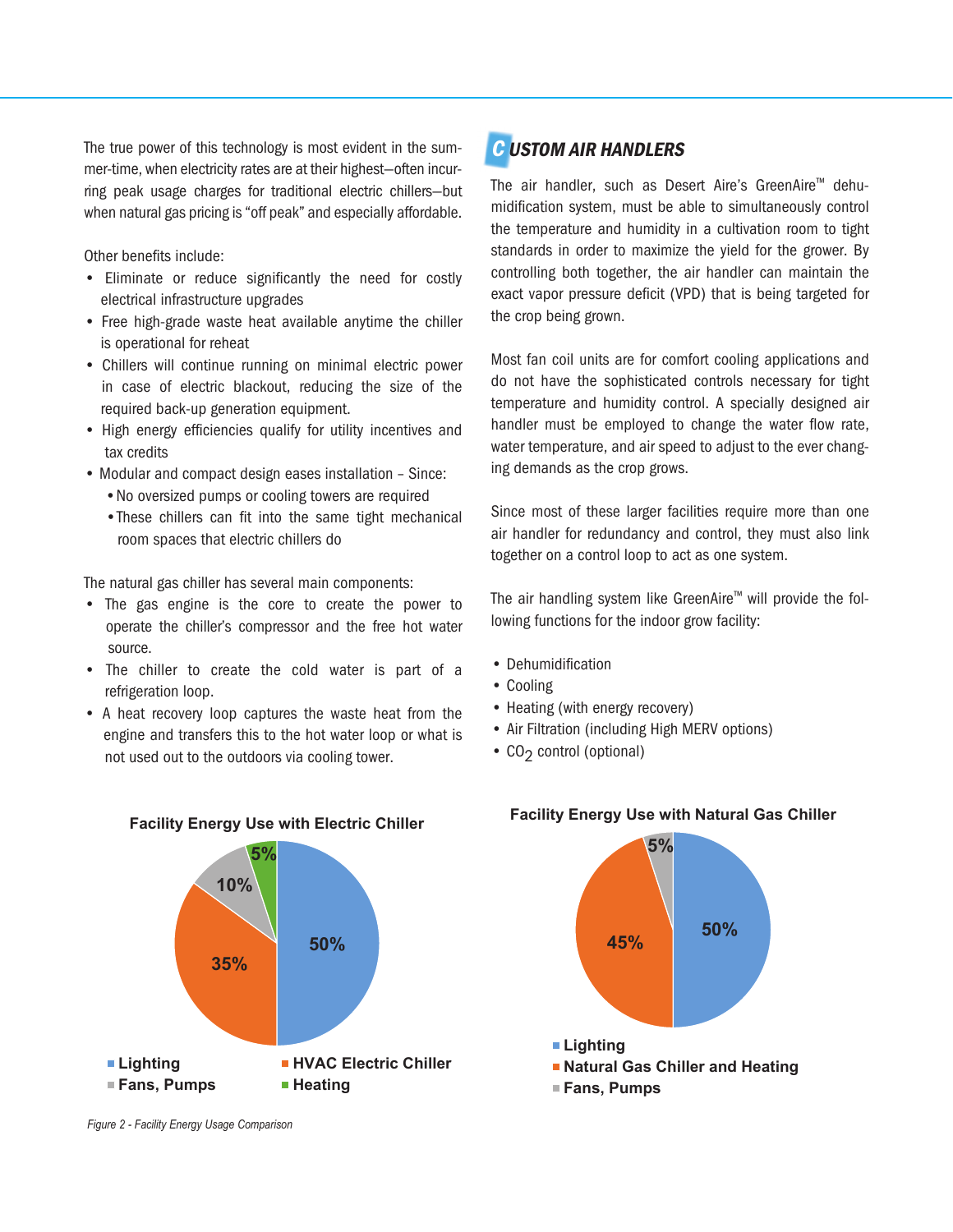# **SOURCE OF ENERGY**

The natural gas chiller removes a major component from the power grid, thus reducing the required total energy at the job site. This becomes very important if the power grid does not have enough capacity, or if the job site is too far away from a source to overcome the expense of bringing power to the site.

The Facility Energy Usage Comparison in Figure 2 shows the shift from electrical energy as the power source, to a hybrid model that utilizes low-cost natural gas to power the chiller.

A benefit of a centralized system is that the waste heat from the

cultivation rooms can be used as a heating source for the rest of the facility, potentially eliminating the need for other heating sources. The building can often be totally heated from the free by-product energy recovered from the natural gas chiller's engine.

The shift from electric-powered to natural gas-powered chillers will typically yield significant operating savings for a facility owner, of 50% or more, due to the relative prices of electricity and gas, as shown in the cost graph below. Operating savings and efficiency gains become even greater with the utilization of the gas chiller's free engine heat recovery. No additional input energy is required to produce this energy, and there's no performance penalty for the chiller.



*Figure 4 – Cultivation Facility Schematic*